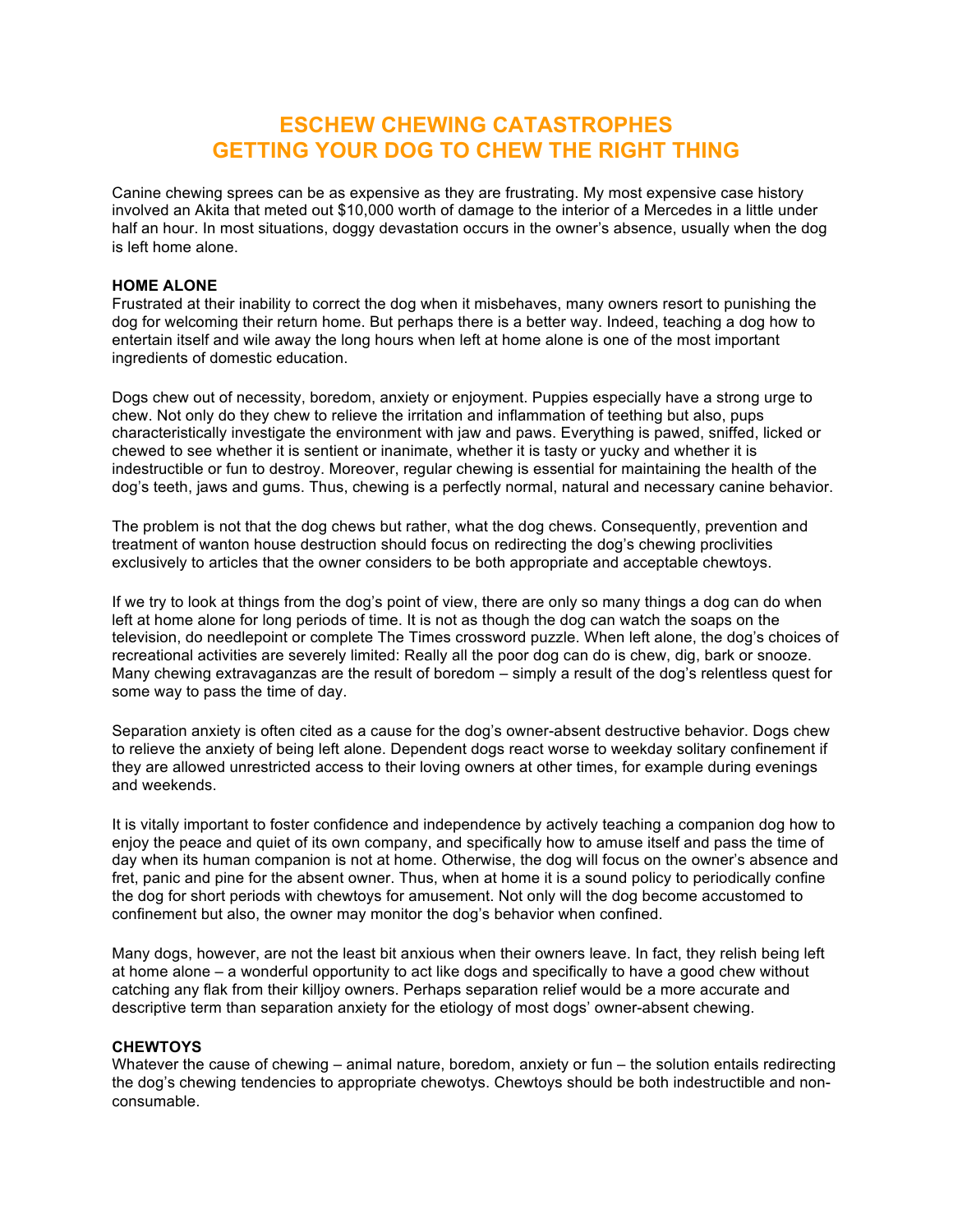The choice of chewtoy depends on the strength and compulsive nature of the dog's chewing. Rawhide, Kongs and open-ended longbones (e.g., beef femurs, now commercially available in pet stores) are fine with most dogs but not others. When compared to the cost of re-upholstering one couch, \$100 worth of chewtoys seems to be a pretty wise investment for dog owners.

For some dogs, just putting down a few chewtoys is sufficient to successfully redirect chewing activities. However, most owners must actively train their dogs to enjoy chewing chewtoys.

One way to do this is by lure-coursing stuffed chewtoys along the kitchen floor on the end of a string. Both Kongs and bones are hollow and may therefore be stuffed with goodies to heighten the dog's interest and entice it to chew them exclusively. To prevent the dog from getting fat, ensure the treats are part of the dog's daily diet (primarily kibble, high-fiber biscuits and the occasional liver treat). Use kibble or biscuits to cork the end of each bone or toy so the dog may quickly bite off the protruding part of the treat and then extricate the rest only after worrying at the toy for several minutes.

Also, try squishing a really tasty treat (cheese or freeze-dried liver) into the bony trabeculae in the middle of the marrow cavity of a bone so the dog may smell the treat, see the treat (and maybe even talk to the treat) but can never get it out.

#### **INSTANT GRATIFICATION**

Different shaped dog biscuits are ideal for stuffing Kongs; some shapes go in and come out easily, while others have to be forced in and require human fingers to extract. Thus, after the owner leaves the house, the dog will be instantly rewarded for investigating chewtoys and then rewarded again for working on them for awhile, whereafter the dog will continue to nibble and gnaw at the chewtoys for quite some time knowing there are more (tastier) treats inside.

On returning home, instruct the dog to fetch its chewtoys and pull the biscuits from the Kongs and use a pencil to poke out the tasty treats from the bones. Human manual dexterity and tool use never fails to impress the canine mind, making the dog more inclined to search for chewtoys when it wakes from its afternoon nap in expectation of the owner's return.

The above procedures maximize the likelihood the dog will chew chewtoys during the two crepuscular (dawn an dusk) and unintentionally trained peaks in owner-absent chewing activity – immediately after owners leave home and immediately prior to their return.

### **PASSIVE TRAINING**

Apart from using treats to increase the intrinsic value of chewtoys and actively training dogs to enjoy chewing chewtoys, passive training techniques offer a user-friendly, time-efficient, sure-fire way to cement the dog's chewtoy habit. Passive training routines simply involve setting up the training scenario, whereby the dog trains itself. Wonderful!

When away from home, confine the dog to a single room (e.g., the kitchen or utility room) that contains nothing for the dog to destroy. Obviously, if confined to the kitchen the dog cannot destroy living room carpets, curtains and furniture. Also, if confined to the kitchen with nought for company but half a dozen intelligently stuffed chewtoys, the dog will quickly develop a chewtoy habit.

Similarly, when at home the dog may be safely and profitably left for variable periods in its long-term confinement area when the owner is unable to supervise the dog. Not only will this encourage the dog to chew chewtoys but also, it will help the dog adjust to confinement when left at home alone. Alternatively, the owner may confine the dog for short periods to a smaller area, such as the dog's bed or crate, with nothing within reach apart from a couple of stuffed chewtoys.

There is a plethora of obnoxious doggy habits which may be prevented if the dog is otherwise gainfully employed chewing chewtoys.